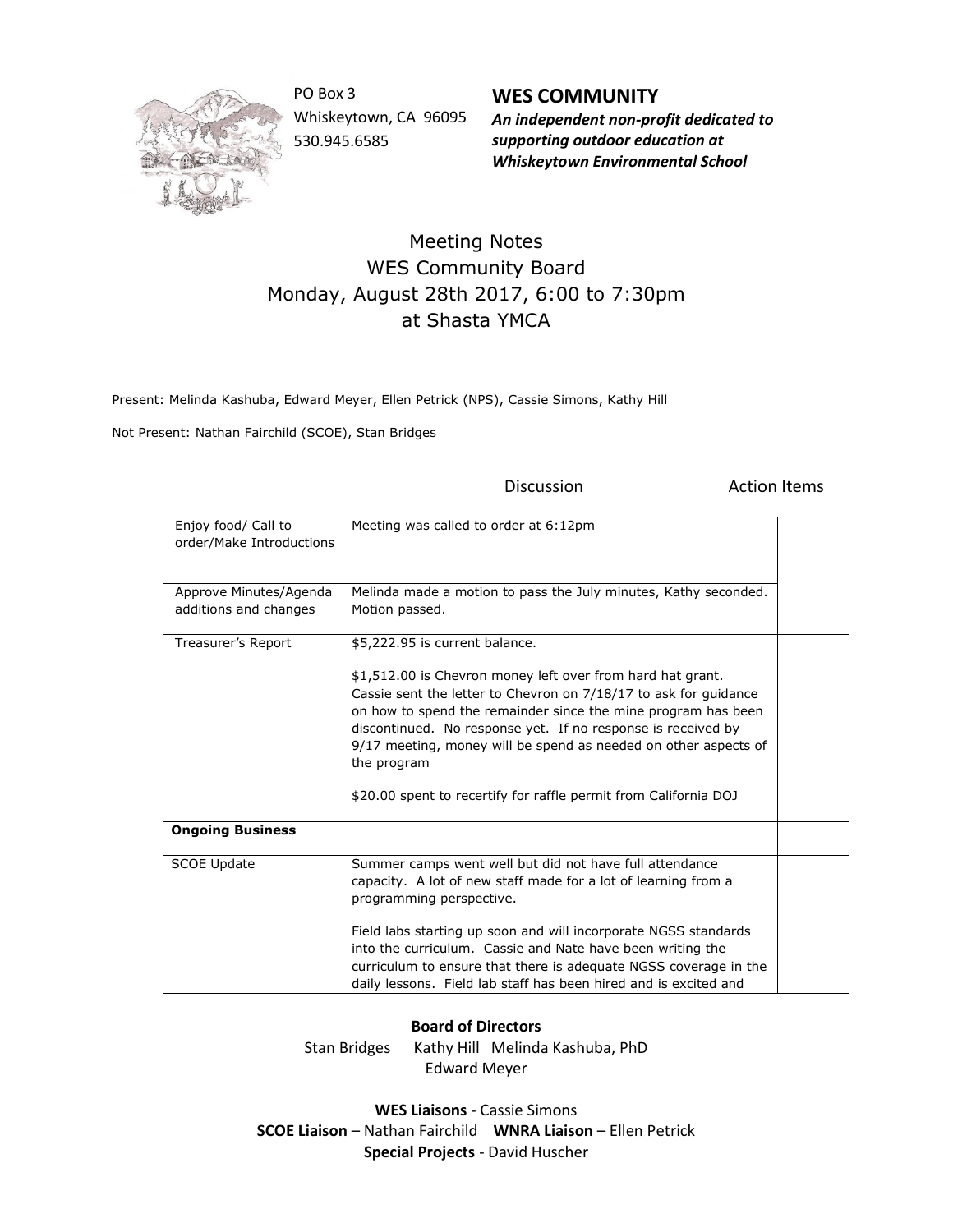|                                                                                  | ready to go.                                                                                                                                                                                                                                                                                                                                                                 |  |
|----------------------------------------------------------------------------------|------------------------------------------------------------------------------------------------------------------------------------------------------------------------------------------------------------------------------------------------------------------------------------------------------------------------------------------------------------------------------|--|
|                                                                                  | California Outdoor School Association (COSA) Residential Outdoor<br>Science School (ROSS) evaluation may take place this spring.<br>COSA does a thorough examination of the program at all levels to<br>ensure that the outdoor education program is adhering to certain<br>values, policies, and standards. The evaluation takes place every                                |  |
|                                                                                  | five years.                                                                                                                                                                                                                                                                                                                                                                  |  |
| <b>WNRA Update</b>                                                               | Symphony on the Beach took place 8/26/17 and the estimate is<br>that 1200 people attended.                                                                                                                                                                                                                                                                                   |  |
|                                                                                  | Two publications currently in revision for historic educational<br>programs about the Gold Rush era Tower House and the Orchard.                                                                                                                                                                                                                                             |  |
|                                                                                  | New Junior Ranger Book is now available at the Park for free<br>distribution at the Visitor Centers.                                                                                                                                                                                                                                                                         |  |
|                                                                                  | 9/9/17 Luau, which is the main annual fundraiser for Friends of<br>Whiskeytown                                                                                                                                                                                                                                                                                               |  |
|                                                                                  | 9/16/17 Harvest Festival 10:00am-3:00pm at the Camden House                                                                                                                                                                                                                                                                                                                  |  |
| Giving Tuesday                                                                   | Kathy and Melinda attended the mandatory meeting for<br>prospective Giving Tuesday candidates. Many different groups of<br>differing sizes and focus where represented. Everything is due<br>digitally by 9/15/17 and Kathy has been working to get all the<br>required documentation together.                                                                              |  |
|                                                                                  | 5% of total take for each organization goes to cover the expenses<br>of giving Tuesday: 3% goes to pay company running the website<br>2% goes to Shasta Regional Foundation for admin costs                                                                                                                                                                                  |  |
| Operational Budget for<br>2016-17 and Proposed<br>Budget for 2017-18             | A clear and concise budgetary breakdown is required as part of<br>the Giving Tuesday documentation. Discussion was had<br>regarding how to structure the report as there is no official rubric<br>provided by Giving Tuesday. Melinda and Kathy have been<br>working to compile financial info from years past together to paint<br>a picture of the group's financial data. |  |
| Facebook/Twitter/Website                                                         | Edward looking into setting up a Donate button on FB                                                                                                                                                                                                                                                                                                                         |  |
| Master Contact List                                                              | Complete up to date. Will remain a living document and Edward<br>will maintain and update as new contact info is gathered.                                                                                                                                                                                                                                                   |  |
| Quilt Raffle                                                                     | Kathy recertified with Cal DOJ for certification to hold raffle.                                                                                                                                                                                                                                                                                                             |  |
|                                                                                  | Discussion of holding the raffle this fall and having the drawing at<br>the Old Town Christmas in Old Shasta. First public event to start<br>the raffle is the Whiskeytown Harvest Fest on 9/16/17 followed by<br>the Salmon Fest in mid-October.                                                                                                                            |  |
| <b>Future Business</b>                                                           |                                                                                                                                                                                                                                                                                                                                                                              |  |
| Planning Committee for<br>the 50 <sup>th</sup> Anniversary of<br><b>WES 2019</b> | Board will start thinking about this and begin the discussions of<br>partnering with other groups.                                                                                                                                                                                                                                                                           |  |